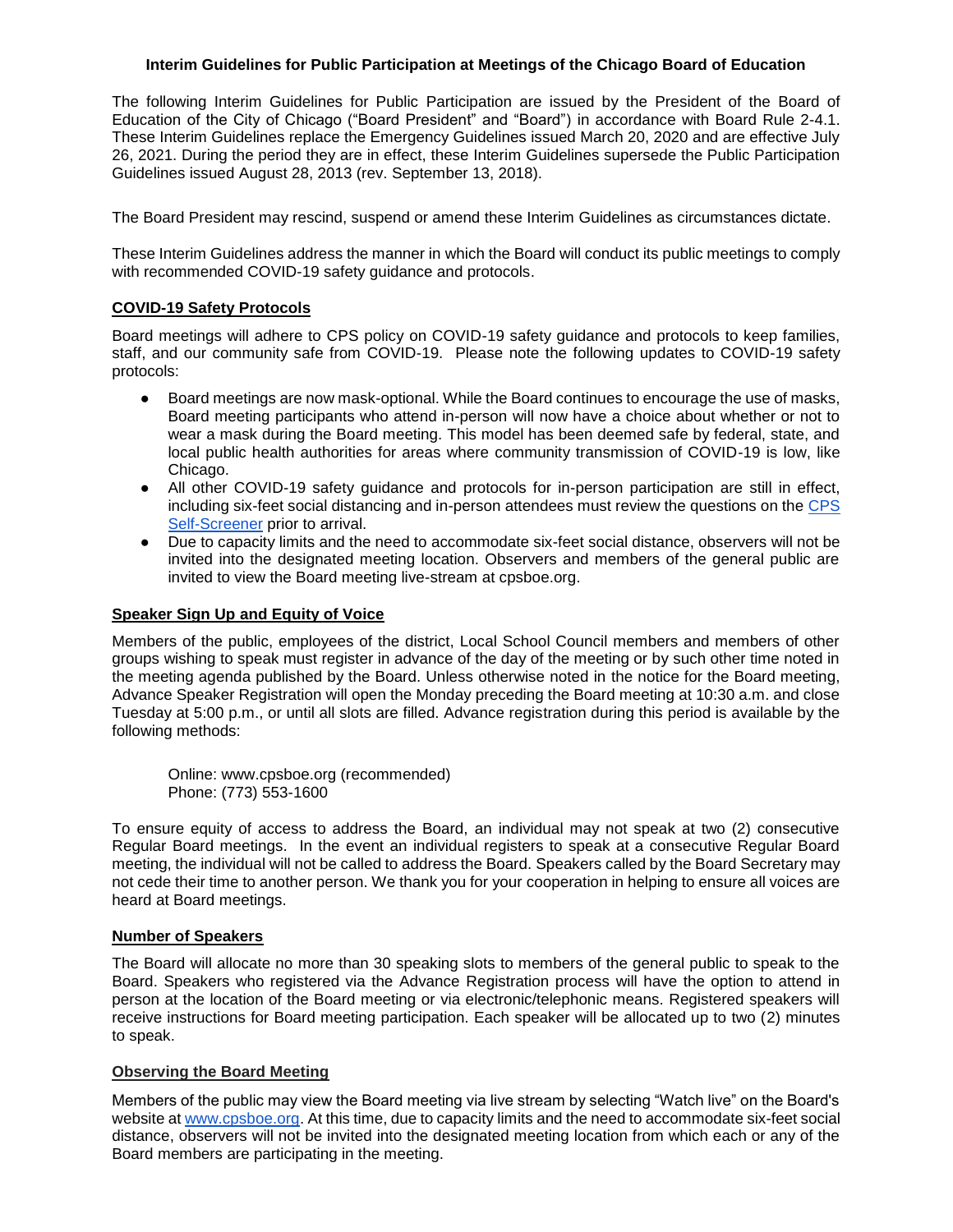# **Public Officials**

City, State and Federal public officials may request speaker time by contacting the Department of Intergovernmental Affairs at 773-553-2655. The Board Secretary at the discretion of the President may call City, State and Federal officials to speak at any time as appropriate.

### **Interpreters**

An interpreter will be provided for those speakers who wish to make their remarks in Spanish. Speakers who wish to make their remarks in a language other than English or Spanish must notify the Board Office at least two (2) business days prior to the Board meeting to request an interpreter.

#### **Accommodations**

Individuals with a physical impairment that substantially limits one or more major life activity who require an accommodation, auxiliary aid and/or other services to participate in a Board meeting must notify the Board Office at (773) 553-1600 at least two (2) business days prior to the meeting to request the accommodation, auxiliary aid and/or other service. Sign language interpretation is available upon request without prior notice.

### **Order of Speakers**

The Board Secretary may group speakers according to a particular topic and may call certain speakers out of numerical order so that all comments regarding a particular topic may be heard together. Speakers called by the Board Secretary may not cede their time to another person. We thank you for your cooperation in helping to ensure all voices are heard at Board meetings.

### **Speaker Remarks and Submissions**

When called by the Board Secretary, speakers will have two (2) minutes to present their remarks and materials to the Board. Speakers must end their presentation upon the request of the Board Secretary when their time is up to allow the next speaker to begin. All public presentations must be limited to issues of concern before the Board and/or related to the Chicago Public Schools. Comments of a personal nature directed towards individual Board members, employees of the Board or any other individual are not permitted. It is the meeting chair's prerogative to limit the discussion of any speaker to allow for broad and diverse public participation.

### **Written Comments**

Registered speakers and any member of the general public may submit written comments by completing the Written Comments Form on the Board's website at www.cpsboe.org or US Mail to 1 N. Dearborn, Suite 950, Chicago IL 60602. Unless otherwise noted in the public notice for the Board meeting, written comments must be submitted between the posting of the Board meeting agenda and 5 p.m. the day after the Board meeting for consideration by Board members and inclusion in the meeting proceedings.

### **Behavior**

Courteous, respectful and civil behavior is expected from all speakers and all persons attending a Board meeting. Comments of a personal nature directed towards individual Board members, employees of the Board or any other individual are not permitted. It is the meeting chair's prerogative to limit the discussion of any speaker to allow for broad and diverse public participation. Unsolicited comments and disruptive behavior are prohibited. Individuals who are disruptive may be given a warning and also, may, if necessary, be removed from the meeting. If any individual is removed from a meeting as a result of disruptive behavior, then the individual may forfeit their right of reentry to future Board meetings.

### **Restrictions**

Current or prospective vendors wishing to present products or services for purchase should not use the public participation portion of a Board meeting for this purpose. Hand-held posters and placards are not allowed in the Board Room.